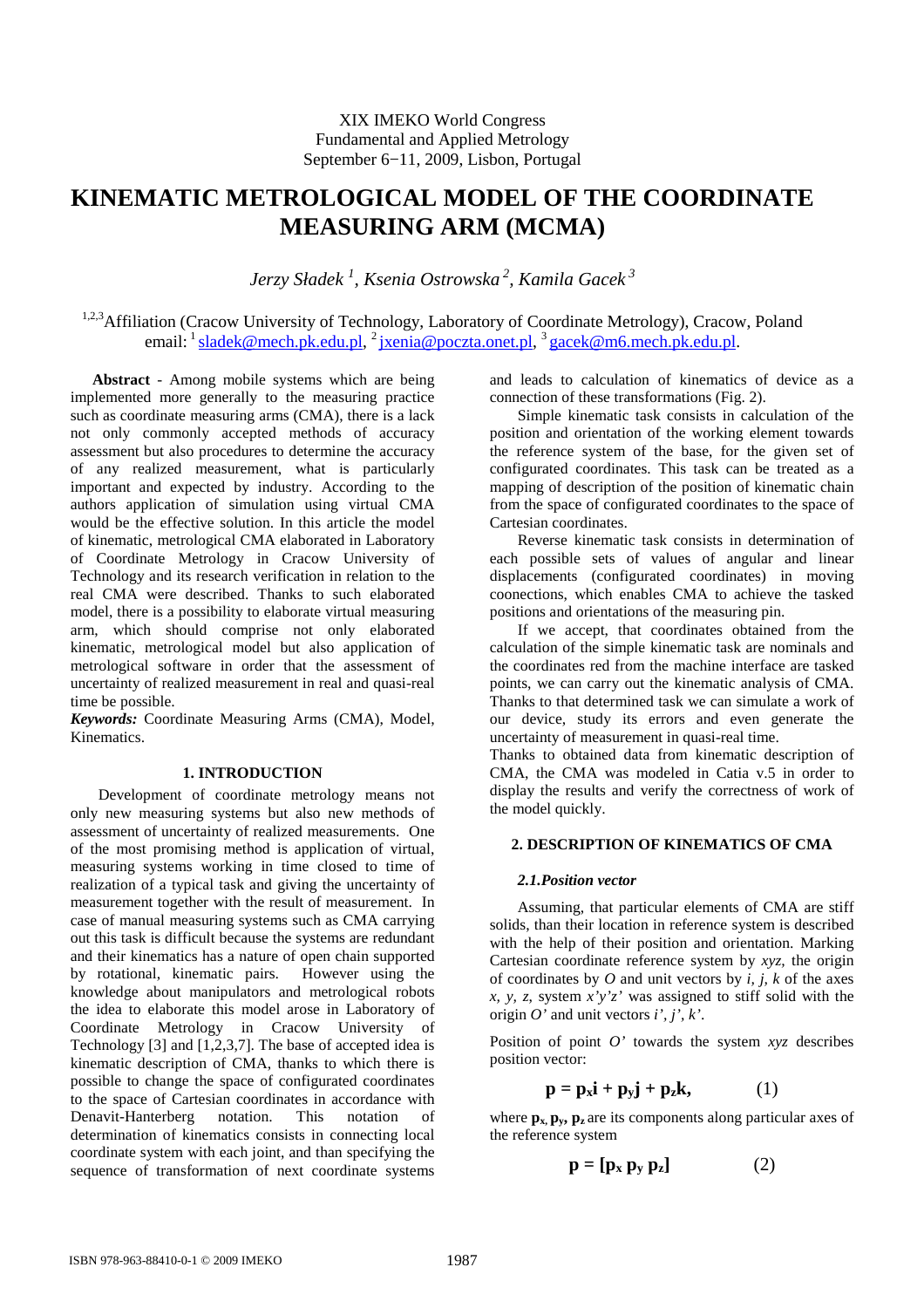#### *2.2. Representation of rotation*

To minimize the number of elements describing the rotation, the representation of rotation was introduced., which uses less number of variables.

The rotation is represented by unit vector k of axis of rotation k, described in reference system xyz, and rotation angle *θ*. In literature this method is known as the representation axis/angle [2,5].

To determine the matrix resultant of the rotation  $R_k(\theta)$ it is presented as a connection of elementary rotations around axis of reference system, which we obtain by making the following convert sequences towards reference system xyz (in accordance with Fig. 1):

Rotation about angle  $-\gamma$  around axis z, and than about angle  $-\beta$  around axis y (by this transformation vector k become compatible with axis z).

- Rotation about angle  $\theta$  around axis z
- Rotation about angle  $\beta$  around axis y, and than about angle γ around axis *z* y (by this transformation vector k gets original sense).

This sequence is described by the formula:

$$
Rot(\theta) = R_k(\theta) = R_z(\gamma)R_y(\beta)R_z(\theta)R_y(-\beta)R_z(-\gamma)
$$
 (3)

 The angles *β* and *γ* are determined on the basis of the components of unit vector  $k = [k_x, k_y, k_z]^T$ .

$$
\sin \gamma = \frac{k_y}{\sqrt{k_x^2 + k_y^2}}
$$
\n
$$
\cos \gamma = \frac{k_x}{\sqrt{k_x^2 + k_y^2}}
$$
\n
$$
\sin \beta = \sqrt{k_x^2 + k_y^2}
$$
\n
$$
\cos \beta = k_z
$$
\n(4)

Final formula is:

$$
Rot(k, \theta) = \begin{bmatrix} k_x^2 (1 - \cos \theta) + \cos \theta & k_x k_y (1 - \cos \theta) - k_z \sin \theta & k_x k_z (1 - \cos \theta) + k_y \sin \theta \\ k_x k_y (1 - \cos \theta) + k_z \sin \theta & k_y^2 (1 - \cos \theta) + \cos \theta & k_y k_z (1 - \cos \theta) - k_x \sin \theta \\ k_x k_z (1 - \cos \theta) - k_y \sin \theta & k_y k_z (1 - \cos \theta) + k_x \sin \theta & k_z^2 (1 - \cos \theta) + \cos \theta \end{bmatrix} (5)
$$

 In practice we'll be interested in determination of vector *k* and angle  $\theta$  when we have matrix of rotation R:

$$
R = \begin{bmatrix} r_{11} & r_{12} & r_{13} \\ r_{21} & r_{22} & r_{23} \\ r_{31} & r_{32} & r_{33} \end{bmatrix}
$$
 (6)

and in accordance with [1] we have:

$$
\theta = \arccos\left(\frac{r_{11} + r_{22} + r_{33} - 1}{2}\right)
$$

$$
k = \frac{1}{2\sin\theta} \begin{bmatrix} r_{32} - r_{23} \\ r_{13} - r_{31} \\ r_{21} - r_{12} \end{bmatrix} \quad (7)
$$

In a case of representation axis/angle, rotation is described with the help of four parameters it means angle and three components of versor of axis of rotation [1].



Fig.1 Rotation around optional axis

## **3. DIMENSIONING AND REPRESENTATION OF CMMA**

#### *3.1. Notacja Denavita-Hartenberga*

Coordinates of Denavit-Hartenberg are described by four parametres:  $\theta_i$  – rotation around axis  $z_{i-1}$ ,  $\lambda_i$  – displacement, stand-off distance along axis  $z_{i-1}$ ,  $l_i$  – distance of axis  $z_{i-1}$ , and  $z_i$  measured along common perpendicular, it means axis  $x$ ,  $\alpha_i$  – rotation angle, beveling axis  $z_i$  towards axis  $z_{i-1}$ , as a rotation towards axis x<sub>i</sub> (Fig.2). In a case of rotational pair, angle  $\theta_i$  is variable, and stand-off distance  $\lambda_i$  is constant [2,4,5].

Matrixes of homogeneous conversions, adequate to specified paremetres, can be presented as a formula:

$$
A(z_{i-1}, \theta_i) = \begin{bmatrix} \cos \theta_i & \sin \theta_i & 0 & 0 \\ -\sin \theta_i & \cos \theta_i & 0 & 0 \\ 0 & 0 & 1 & 0 \\ 0 & 0 & 0 & 1 \end{bmatrix}
$$

$$
A(z_{i-1}, \lambda_i) = \begin{bmatrix} 1 & 0 & 0 & 0 \\ 0 & 1 & 0 & 0 \\ 0 & 0 & 1 & -\lambda_i \\ 0 & 0 & 0 & 1 \end{bmatrix}
$$

$$
A(x_{i+1}) = \begin{bmatrix} 1 & 0 & 0 & -l_i \\ 0 & 1 & 0 & 0 \\ 0 & 0 & 1 & 0 \\ 0 & 0 & 0 & 1 \end{bmatrix}
$$

$$
A(x_i, \alpha_i) = \begin{bmatrix} 1 & 0 & 0 & 0 \\ 0 & \cos \alpha_i & \sin \alpha_i & 0 \\ 0 & -\sin \alpha_i & \cos \alpha_i & 0 \\ 0 & 0 & 0 & 1 \end{bmatrix}
$$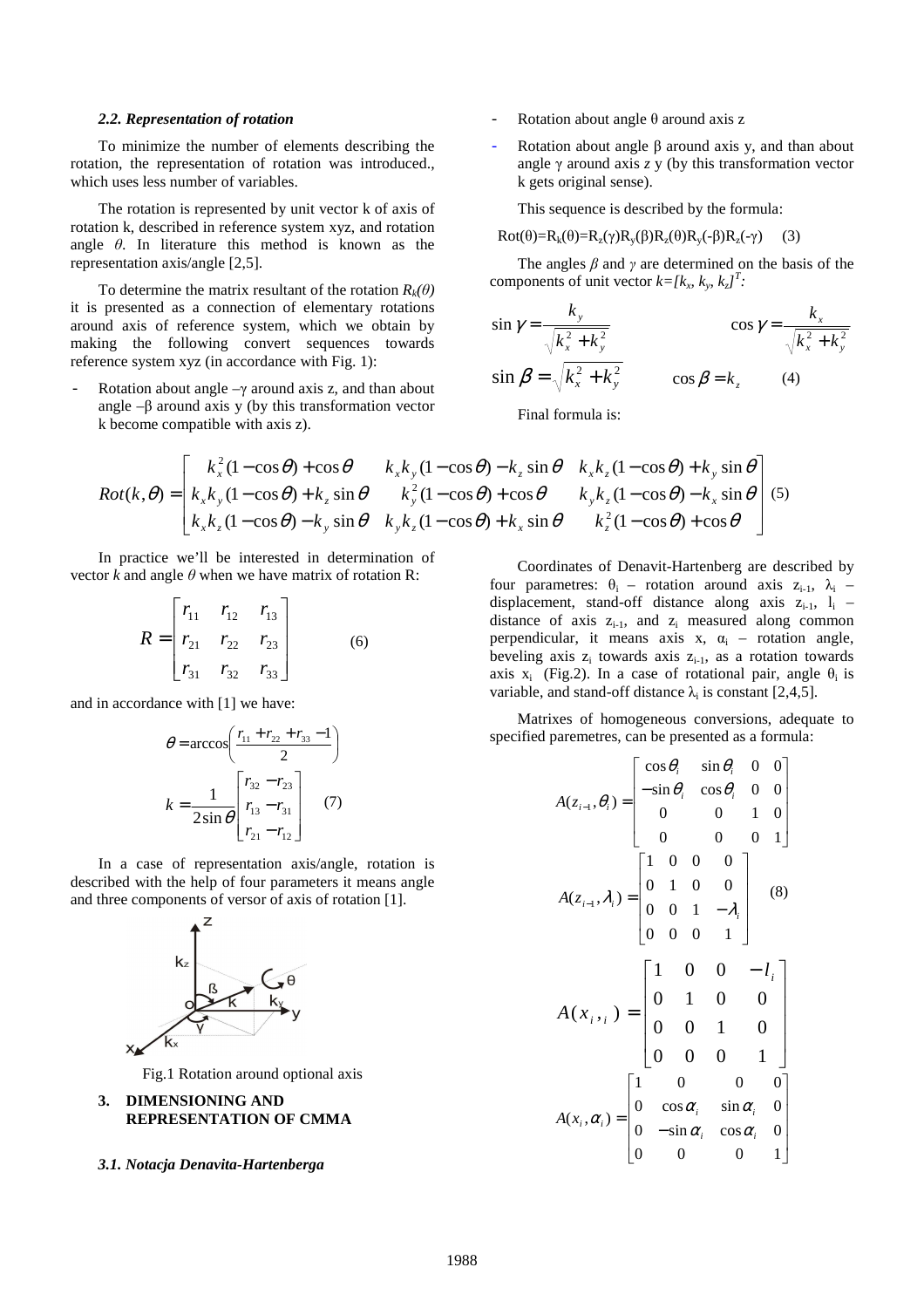By multiplication of these matrixes we obtain the matrix of position and orientation which concert i coordinate system to i-1 system.

$$
A_i^{i-1} = \begin{bmatrix} \cos\theta_i & -\cos\alpha_i \sin\theta_i & \sin\alpha_i \sin\theta_i & l_i \cos\theta_i \\ \sin\theta_i & \cos\alpha_i \cos\theta_i & -\sin\alpha_i \cos\theta_i & l_i \sin\theta_i \\ 0 & \sin\alpha_i & \cos\alpha_i & \lambda_i \\ 0 & 0 & 0 & 1 \end{bmatrix}
$$
,where  
\n
$$
A_i^{i-1} = \begin{bmatrix} B & P \\ 0 & 0 & 0 & 1 \end{bmatrix}
$$
,where  
\n
$$
B_i = \begin{bmatrix} n_i & o_i & a_i \end{bmatrix} = \begin{bmatrix} n_{ix} & o_{ix} & a_{ix} \\ n_{iy} & o_{iy} & a_{iy} \\ n_{iz} & o_{iz} & a_{iz} \end{bmatrix}
$$
  
\n
$$
p_i = \begin{bmatrix} p_{ix} & p_{iy} & p_{iz} \end{bmatrix}^T
$$
, where (10)

 $B_i$ - matrix of orientation,  $p_i$ - matrix of position [2,4]



Fig.2. Kinematic diagram CMA

#### *3.2. Simple kinematic task*

Simple kinematic task consists in calculation of position and orientation of coordinate system (i+1) towards reference system.

Using the definition of the matrix of homogeneous transformation we write:

$$
A_i^{i-1} = A_1^0 A_2^1 A_3^2 \dots A_i^{i-1} \tag{11}
$$

## *3.3. Reverse kinematic task*

This method is based on the equation (11). Left side of this equation shows the position and orientation of the measuring pin towards basic system and is tasked it means we know the position and orientation of the tool in the given moment. Right side is the product of the

homogeneous matrixes multiplied from the base of CMA to their measuring pin.

This task consists in determination of the generalized positions (means connections of particular degrees of freedom CMA) and is very difficult to realize because the equations are nonlinear and it is hard to find the solution in clear form. In a case of CMA, which are redundant systems, the solution can have infinitesimal large number of solutions.

## **4. DESCRIPTION OF THE ERRORS OF POSITION AND ORIENTATION**

#### *4.1. Error of position*

 Determination of error of position is expressed by the formula:

$$
\overline{p_p} = \overline{p_d} - \overline{p} \t{,} \t(12)
$$

what is seen in Fig. 3a, where vector  $p_p$  is the difference between tasked vector  $\overline{p}_d$ , and  $\overline{p}$  tasked by the machine.



Fig.3a. Error of position Fig.3b. Definition of error of orientation

## *4.2 Error of orientation*

In case of determination of error of orientation (Fig. 3a) we can use a formula (11), and thanks to it we can obtain matrix of orientation of tip of measuring pin towards basic system. It is necessary to find the formula to count over the errors of orientation it means the difference between the tasked and actual rotation. In general case to determine the rotation there is a need to use three vectors n, o, a, defined in chapter 2.1 in the formula (10). The tasked orientation will be marked by  $R_d$ , and actual by R. In our case we are able to obtain only vector  $n$  from the device (CMA), which is compatible with the position of the measuring pin.

Error of orientation is calculated on the basis of the formula (1):

$$
\overline{e} = \overline{k} \sin \theta \tag{13}
$$

The way of determination the orientation presents Figure 3b. [2,4]. In the figure, the basic coordinate system, vectors  $n$  and  $n_d$ , elementary vector k and rotation angle θ around him are marked. It is also assumed, that vectors  $\overline{n}_d$  and  $\overline{n}$  have the beginnings in point O (Fig. 3a). The error need to be determined with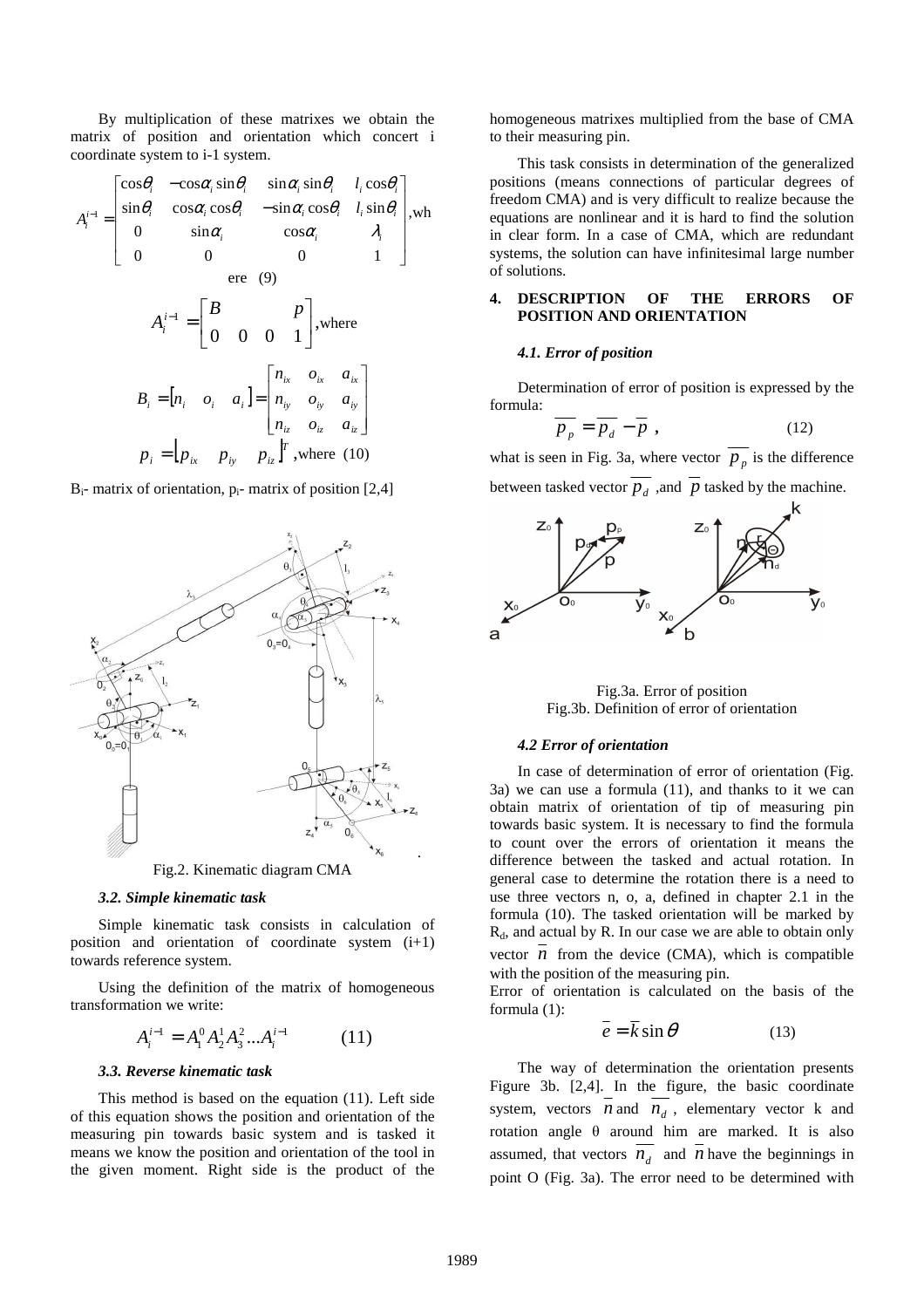the help of matrixes of orientation  $R_d$  and R. Because k is elementary vector which determines the rotation axis, the angle  $\theta$  is the equivalent rotation angle between the systems *n o a* and  $n_d$  *o*<sub>d</sub>  $a_d$ , that is between vectors *n* and  $n_d$ , the error of orientation can be calculated with the help of the formula:

$$
Rot (k, \theta) = R_d RT (14)
$$

This formula describes what conversion need to be done to determine the coinciding the systems  $R$  and  $R_d$ , and in our case vectors  $n_i$  i  $n_i$ . To calculate this conversion the right side of the formula need to be determined (14), with the vectors in matrix form (3x1). In accordance with vectorial and matrix calculus, the systems or vectors, to coincide, need to fulfil the assumption:

$$
R_d R^T = I \tag{15}
$$

Marking tasked vector by  $n = [ n_x \quad n_y \quad n_z ]$ , and actual vector from the machine by  $n_m = [ n_{xm} \quad n_{ym} \quad n_{zm}]$ , after multiplication we obtain matrix (3x3).

$$
nn_{m}^{T} = \begin{bmatrix} n_{x}n_{xm} & n_{x}n_{ym} & n_{x}n_{zm} \\ n_{y}n_{xm} & n_{y}n_{ym} & n_{y}n_{zm} \\ n_{z}n_{xm} & n_{z}n_{ym} & n_{z}n_{zm} \end{bmatrix}
$$
 (16)

Next step is presenting the formula (14) with the help of the formulas  $(5)$  – left side and  $(16)$  – right side. Comparing the sum of the diagonal terms of the both matrixes, and using the assumption:

$$
k_x^2 + k_y^2 + k_z^2 = 1
$$
 (17)

we obtain:

 $(1 - \cos \theta)(k_x^2 + k_y^2 + k_z^2) + 3 \cos \theta = n_x n_{xm} + n_y n_{ym} + n_z n_{zm}$ (18a)

where after simplifying we have:

$$
\cos \theta = \frac{n_x n_{xm} + n_y n_{ym} + n_z n_{zm} - 1}{2}
$$
 (18b)

we subtruct the outdiagonal terms  $(1,2)$  and  $(2,1)$  of the both matrixes and we obtain:

$$
k_x k_y (1 - \cos \theta) + k_z \sin \theta - k_x k_y (1 - \cos \theta) + k_z \sin \theta = n_y n_{xm} - n_x n_{ym}
$$
  
(19a)

where after simplifying we have:

*k*

$$
k_z \sin \theta = \frac{n_y n_{xm} - n_x n_{ym}}{2} \qquad (19b).
$$

next we subtruct the outdiagonal terms (3,1) and (1,3) and we obtain:

$$
k_x k_z (1 - \cos \theta) + k_y \sin \theta - k_x k_z (1 - \cos \theta) + k_y \sin \theta = n_x n_{zm} - n_z n_{xm}
$$
  
(19c)

where after simplifying we have:

$$
k_y \sin \theta = \frac{n_x n_{zm} - n_z n_{xm}}{2}
$$
 (19d).

next we subtruct the outdiagonal terms (2,3) and (3,2) of the both matrixes and we obtain:

$$
k_y k_z (1 - \cos \theta) + k_x \sin \theta - k_y k_z (1 - \cos \theta) + k_x \sin \theta = n_z n_{ym} - n_y n_{zm}
$$
  
(19e)

where after simplifying we have:

$$
k_x \sin \theta = \frac{n_z n_{ym} - n_y n_{zm}}{2} \qquad (19f).
$$

Korzystając z zależności:

$$
\sin^2 \theta + \cos^2 \theta = 1 \tag{20}
$$

we obtain:

$$
\sin \theta = \sqrt{1 - \frac{1}{4} (n_x n_{xm} + n_y n_{ym} + n_z n_{zm})^2}
$$
 (21).

After preliminary research and in accordance with [1] we can state, that error of orientation is expressed with the help of rotation pseudo-vector and can be written by the formula:

$$
\bar{e} = \bar{k} \sin \theta = \begin{bmatrix} k_x \sin \theta \\ k_y \sin \theta \\ k_z \sin \theta \end{bmatrix} = \begin{bmatrix} \frac{n_z n_{ym} - n_y n_{zm}}{2} \\ \frac{n_x n_{zm} - n_z n_{xm}}{2} \\ \frac{n_y n_{xm} - n_x n_{ym}}{2} \end{bmatrix} = \frac{1}{2} \begin{bmatrix} n_z n_{ym} - n_y n_{zm} \\ n_z n_{xm} - n_x n_{zm} \\ n_y n_{xm} - n_x n_{ym} \end{bmatrix}
$$
(22)

,what is wanted relationship in error of orientation. Let's also notice, that angle limitations implicate fallowing conditions to scalar product  $n^{T}n_{m} \geq 0$ . Certainly, if the vector *n* coincides with vector  $n_m$ , the error of orientation equals 0.

## **5. DETERMINATION OF KINEMATIC ERRORS**

Computing the simple task we obtain not only the matrix with informations about the orientation, but also the location of measuring pin. Thanks to Romosoft software we are able to obtain directly not only vector compatible with measuring pin, but also coordinates x, y, z and angles between particular parts of CMA.

#### *5.1. Model WRP in CATIA V5*

The best way to verify the correctness of the model and compare it with the real object is model of a measuring arm 3D built in program CATIA V5R17 in module DMU Kinematics (Fig. 4).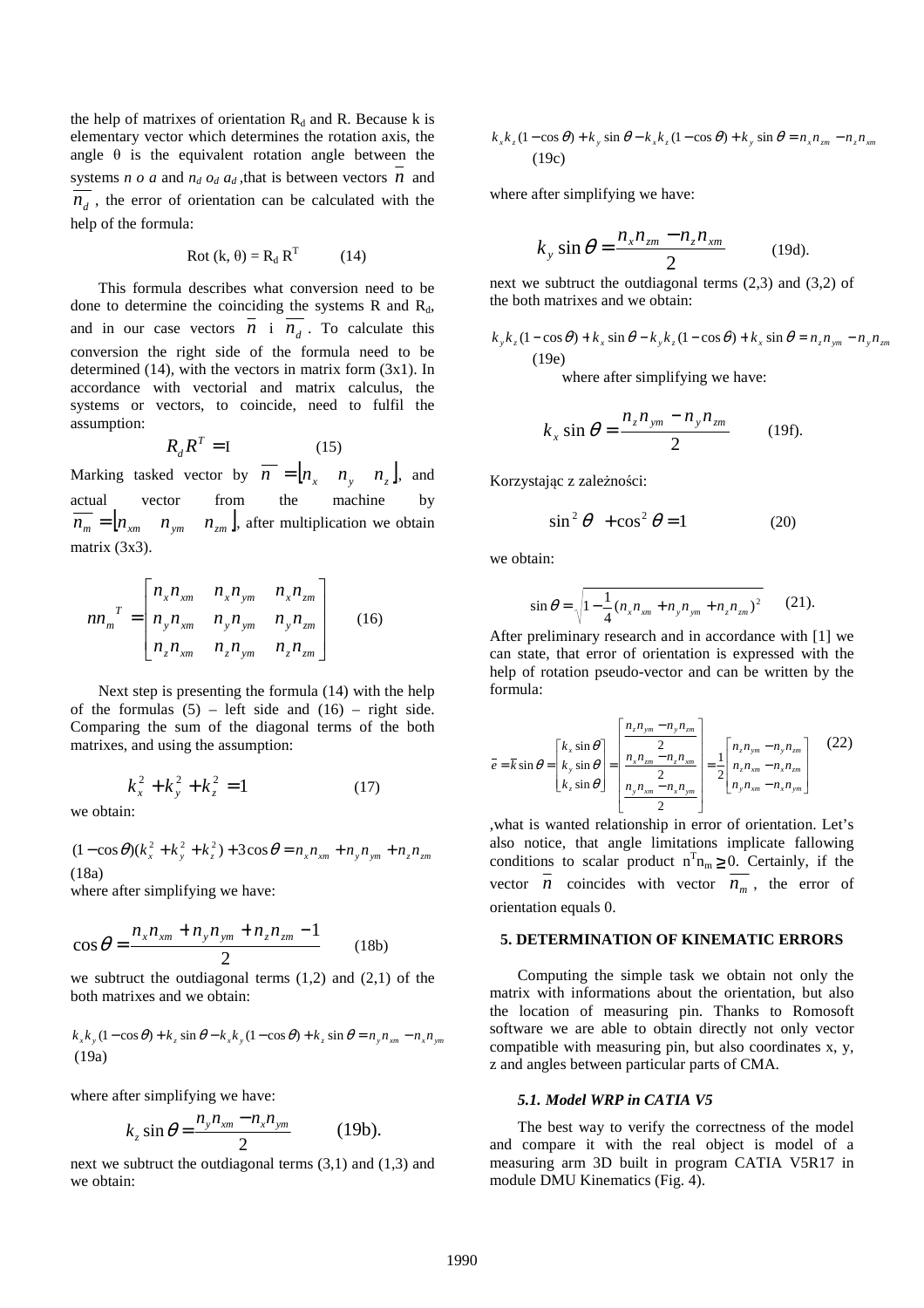

Fig.4.Photo of the real position of CMA and simulated in program Catia v5



Fig.5. Parametric model of CMA

As the model 3D was improved it became necessary to rebuild simple model and widen its construction in order to give each component in coordinates D-H in Catia.

## *5.2. Error of position*

On the basis of first three datas from GDS software

we can determine vector  $P_d$ , which will show the characteristic point of the measuring tip CMA in global coordinate system. This error is very intuitive and easy to calculate, that's why it was used earlier to comparing the accuracy of the mathematical model in accordance with indications od CMA. In order to calculate the error of position, which will show the CMA accuracy in arbitrary configuration, it is necessary to determine the error of position for relatively large set of configuration, enough dispersed in measuring space to be for it representative.

Particular components of the error of position are calculated on the basis of the solutions of simple task in Mathcad program among each registered configurations for the actual calibration of the arm. The results are represented:



Fig.6 Graph of error of position

## *5.3. Error of orientation*

Particular components of the error of orientation are calculated on the basis of the solutions of simple task in Mathcad program among each registered configurations for the actual calibration of the arm. The results are represented:





## **6. ASSESSMENT OF THE OBTAINED RESULTS**

- 1) Error of orientation is small, from 0,000106 mm do 0,000687 mm FOR the particular axes (results obtained from 29 measurements), for the device which MPE is  $\pm 0.035$  mm, what is a satisfactory result,
- 2) If vectors  $\overline{n}$  and  $\overline{n}_d$  coincide, the angle between them equals 0 and the error of orientation also equals  $\Omega$
- 3) Derived formula of error of orientation is based only on directional vector of the measuring pin, not on the whole matrix as was earlier, what minimize the number of variables in the formula,
- 4) Errors of position and orientation of CMA were determined in 29 configurations, which took the whole measuring space of the machine. Results obtained from these configurations are contained in MPE given by the producer.